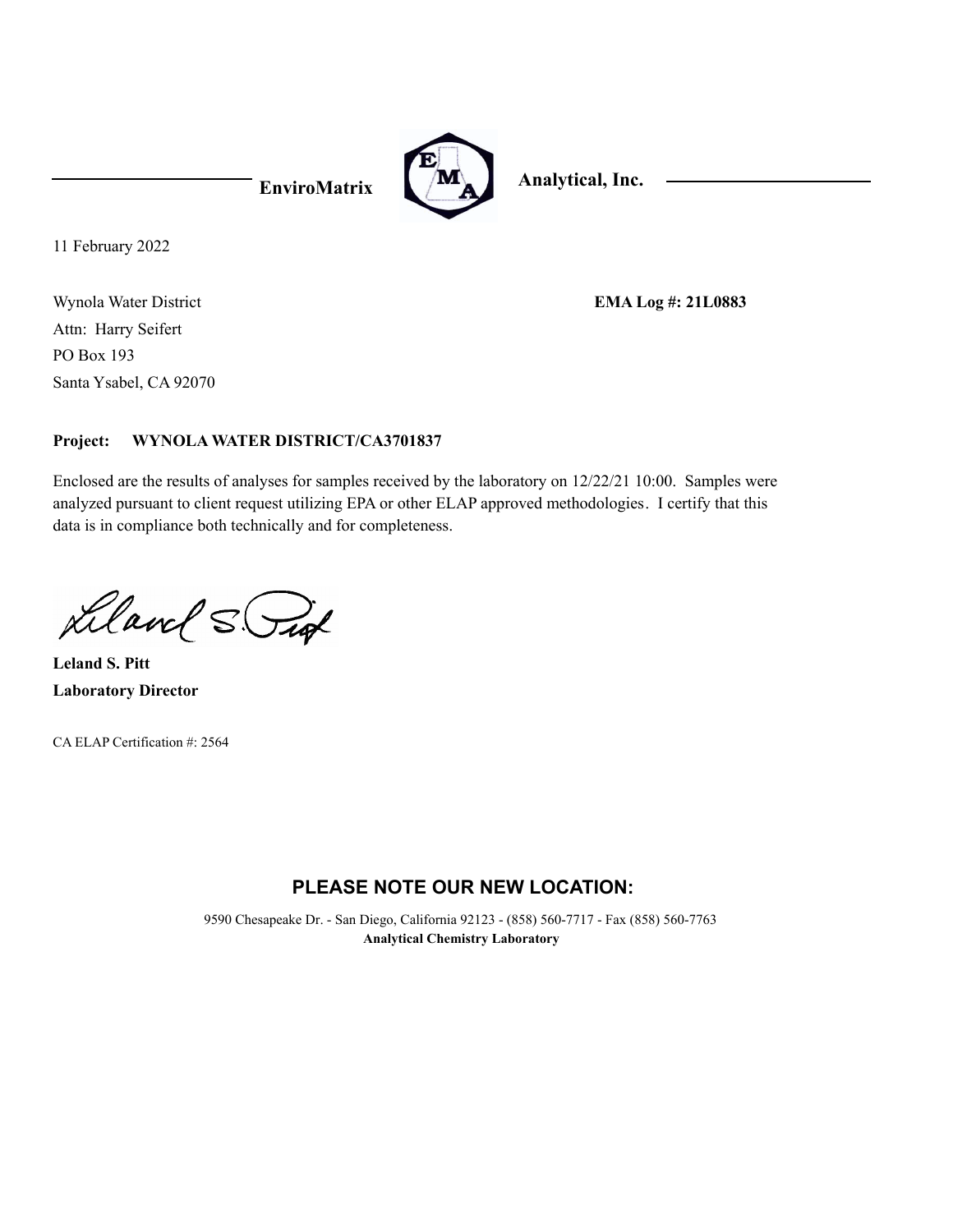Project Name: Client Name: Wynola Water District **EMA Log #: 21L0883** WYNOLA WATER DISTRICT

### **ANALYTICAL REPORT FOR SAMPLES**

| Sample ID         | <b>Laboratory ID</b> | <b>Matrix</b>  | <b>Date Sampled</b> | <b>Date Received</b> |
|-------------------|----------------------|----------------|---------------------|----------------------|
| CA3701837 007 007 | 21L0883-01           | Drinking Water | 12/21/21 14:30      | 12/22/21 10:00       |
| CA3701837 009 009 | 21L0883-02           | Drinking Water | 12/21/21 15:20      | 12/22/21 10:00       |
| CA3701837 010 010 | 21L0883-03           | Drinking Water | 12/21/21 15:10      | 12/22/21 10:00       |
| CA3701837 011 011 | 21L0883-04           | Drinking Water | 12/21/21 15:00      | 12/22/21 10:00       |

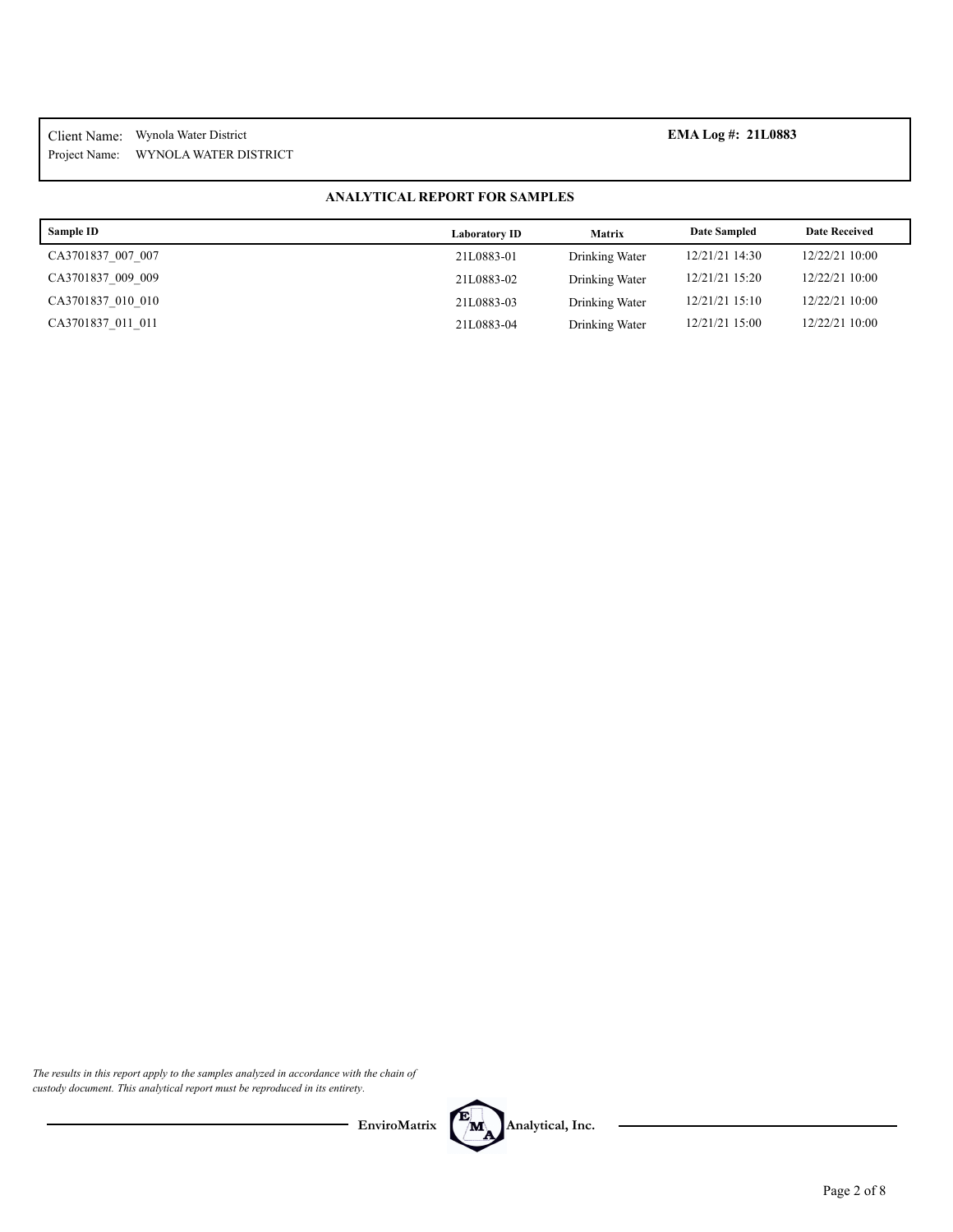#### Project Name: Client Name: Wynola Water District **EMA Log #: 21L0883** WYNOLA WATER DISTRICT

# **Total Metals by EPA 200 Series Methods**

| Analyte                                                                                        | Result | <b>MDL</b> | Reporting<br>Limit                               | Units          | Dilution     | Analyst       | Batch   | Sample Prepared<br>Sample Analyzed | Method    | <b>Notes</b> |
|------------------------------------------------------------------------------------------------|--------|------------|--------------------------------------------------|----------------|--------------|---------------|---------|------------------------------------|-----------|--------------|
|                                                                                                |        |            |                                                  |                |              |               |         |                                    |           |              |
| CA3701837 007 007 (21L0883-01) Drinking Water Sampled: 12/21/21 14:30 Received: 12/22/21 10:00 |        |            |                                                  |                |              |               |         |                                    |           |              |
| Iron                                                                                           | 3.33   | 0.050      | 0.100                                            | mg/l           |              | ICP           | 2020773 | 02/07/22 10:42<br>02/09/22 15:21   | EPA 200.7 |              |
| Manganese                                                                                      | 0.099  | 0.0001     | 0.005                                            | $\mathbf{H}$   | $\mathbf{H}$ | icpms         | 2011410 | 01/14/22 10:10<br>01/14/22 14:51   | EPA 200.8 |              |
| CA3701837 009 009 (21L0883-02) Drinking Water                                                  |        |            | Sampled: 12/21/21 15:20 Received: 12/22/21 10:00 |                |              |               |         |                                    |           |              |
| Iron                                                                                           | 3.93   | 0.050      | 0.100                                            | mg/l           |              | <b>ICP</b>    | 2020773 | 02/07/22 10:42<br>02/09/22 15:24   | EPA 200.7 |              |
| Manganese                                                                                      | 0.399  | 0.0001     | 0.005                                            |                | $\mathbf{H}$ | <i>s</i> come | 2011410 | $01/14/22$ 10:10<br>01/14/22 14:53 | EPA 200.8 |              |
| CA3701837 010 010 (21L0883-03) Drinking Water Sampled: 12/21/21 15:10 Received: 12/22/21 10:00 |        |            |                                                  |                |              |               |         |                                    |           |              |
| Iron                                                                                           | 5.63   | 0.050      | 0.100                                            | mg/l           | $\mathbf{1}$ | <b>ICP</b>    | 2020773 | 02/07/22 10:42<br>02/09/22 15:26   | EPA 200.7 |              |
| Manganese                                                                                      | 0.697  | 0.0001     | 0.005                                            |                | $\mathbf{H}$ | icpms         | 2011410 | 01/14/22 10:10<br>01/14/22 14:55   | EPA 200.8 |              |
| CA3701837 011 011 (21L0883-04) Drinking Water                                                  |        |            | Sampled: 12/21/21 15:00 Received: 12/22/21 10:00 |                |              |               |         |                                    |           |              |
| Iron                                                                                           | 0.355  | 0.050      | 0.100                                            | mg/l           | $\mathbf{1}$ | ICP           | 2020773 | 02/07/22 10:42<br>02/09/22 15:39   | EPA 200.7 |              |
| Manganese                                                                                      | 0.397  | 0.0001     | 0.005                                            | $\blacksquare$ | $\mathbf{H}$ | <i>s</i> come | 2011410 | $01/14/22$ 10:10<br>01/14/22 14:57 | EPA 200.8 |              |

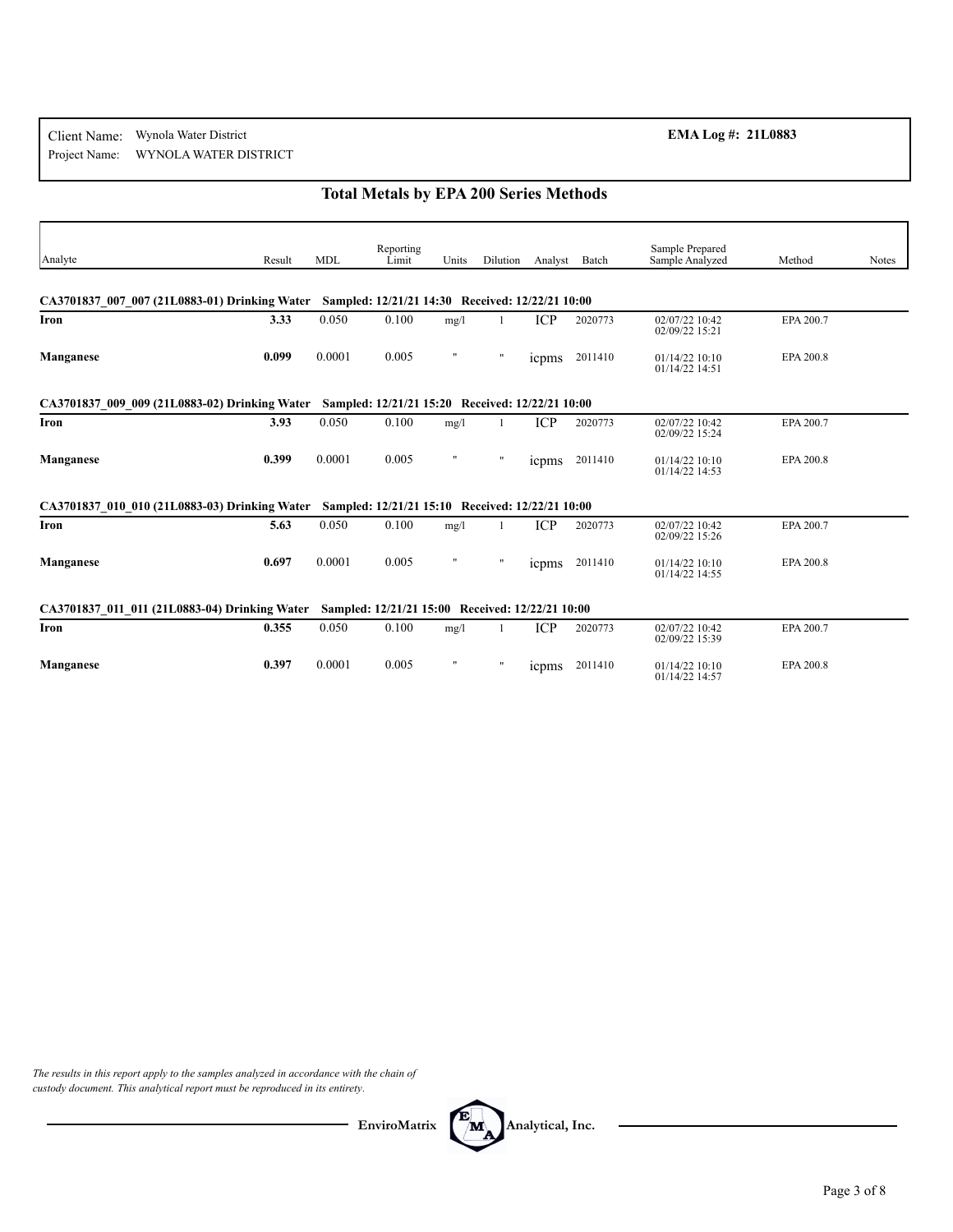## **Conventional Chemistry Parameters by Standard/EPA Methods**

| Analyte                                       | Result | <b>MDL</b> | Reporting<br>Limit                               | Units        | Dilution | Analyst | Batch   | Sample Prepared<br>Sample Analyzed | Method          | Notes |
|-----------------------------------------------|--------|------------|--------------------------------------------------|--------------|----------|---------|---------|------------------------------------|-----------------|-------|
| CA3701837 007 007 (21L0883-01) Drinking Water |        |            | Sampled: 12/21/21 14:30 Received: 12/22/21 10:00 |              |          |         |         |                                    |                 |       |
| <b>Specific Conductance (EC)</b>              | 278    | 1.00       | 1.00                                             | umbos/c<br>m |          | EC      | 1123002 | 12/29/21 08:30<br>12/29/21 08:30   | <b>SM2510 B</b> |       |
| CA3701837 009 009 (21L0883-02) Drinking Water |        |            | Sampled: 12/21/21 15:20 Received: 12/22/21 10:00 |              |          |         |         |                                    |                 |       |
| <b>Specific Conductance (EC)</b>              | 540    | 1.00       | 1.00                                             | umbos/c<br>m |          | EC      | 1123002 | 12/29/21 08:30<br>12/29/21 08:30   | <b>SM2510 B</b> |       |
| CA3701837 010 010 (21L0883-03) Drinking Water |        |            | Sampled: 12/21/21 15:10 Received: 12/22/21 10:00 |              |          |         |         |                                    |                 |       |
| <b>Specific Conductance (EC)</b>              | 303    | 1.00       | 1.00                                             | umhos/c<br>m |          | EC      | 1123002 | 12/29/21 08:30<br>12/29/21 08:30   | <b>SM2510 B</b> |       |
| CA3701837 011 011 (21L0883-04) Drinking Water |        |            | Sampled: 12/21/21 15:00 Received: 12/22/21 10:00 |              |          |         |         |                                    |                 |       |
| <b>Specific Conductance (EC)</b>              | 542    | 1.00       | 1.00                                             | umbos/c<br>m |          | EC      | 1123002 | 12/29/21 08:30<br>12/29/21 08:30   | <b>SM2510 B</b> |       |

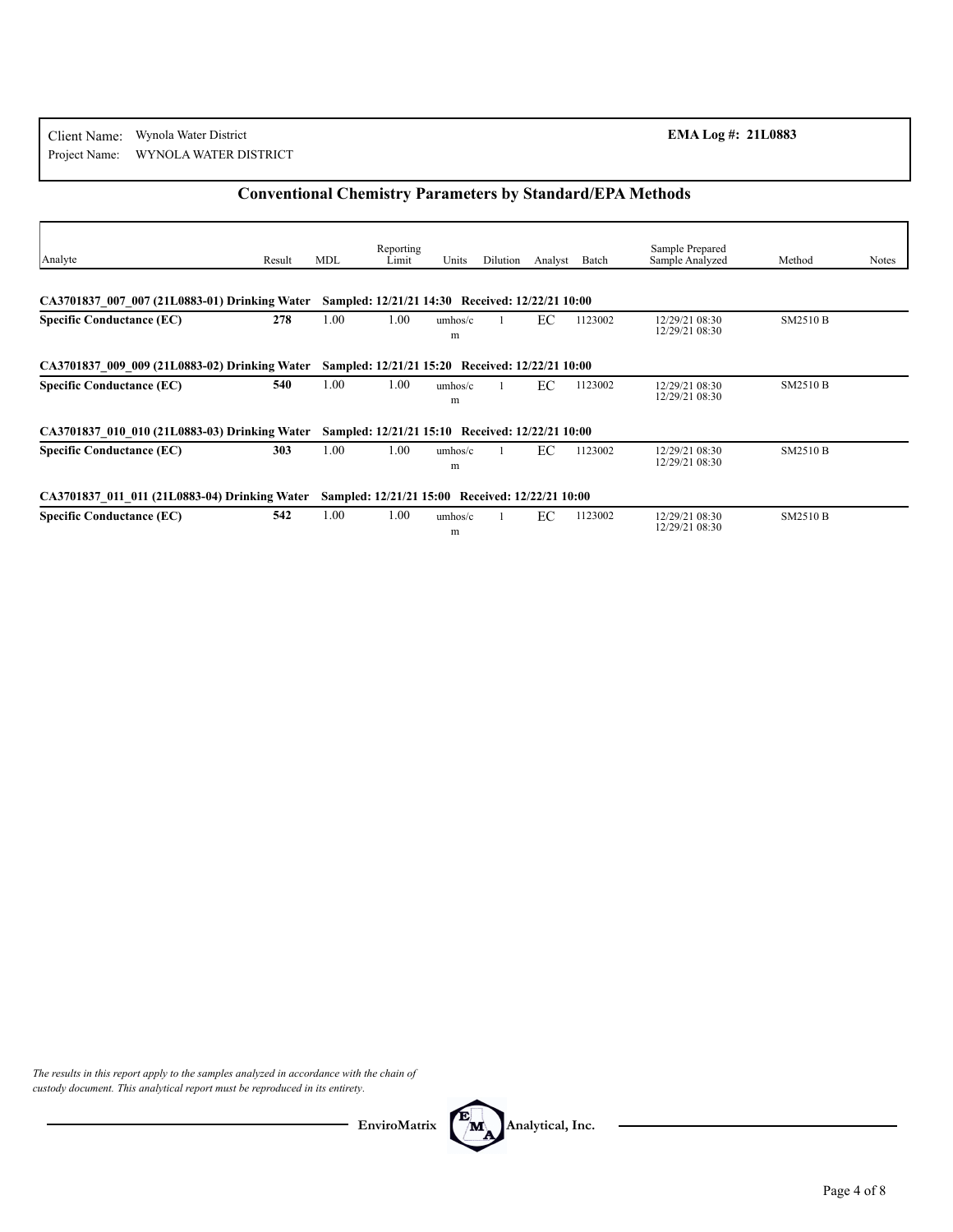## **Total Metals by EPA 200 Series Methods - Quality Control**

| Analyte                           |                |            | Reporting<br>Limit | Units | Analyst | Spike<br>Level | Source<br>Result                      | $%$ REC | %REC<br>Limits | <b>RPD</b> | <b>RPD</b><br>Limit | Notes |
|-----------------------------------|----------------|------------|--------------------|-------|---------|----------------|---------------------------------------|---------|----------------|------------|---------------------|-------|
|                                   | Result         | <b>MDL</b> |                    |       |         |                |                                       |         |                |            |                     |       |
| <b>Batch 2011410</b>              |                |            |                    |       |         |                |                                       |         |                |            |                     |       |
| <b>Blank (2011410-BLK1)</b>       |                |            |                    |       |         |                | Prepared & Analyzed: 01/14/22         |         |                |            |                     |       |
| Manganese                         | ND             | 0.0001     | 0.005              | mg/l  | icpms   |                |                                       |         |                |            |                     |       |
| LCS (2011410-BS1)                 |                |            |                    |       |         |                | Prepared & Analyzed: 01/14/22         |         |                |            |                     |       |
| Manganese                         | 0.093          | 0.0001     | 0.005              | mg/l  | icpms   | 0.100          |                                       | 93      | 85-115         |            |                     |       |
| LCS Dup (2011410-BSD1)            |                |            |                    |       |         |                | Prepared & Analyzed: 01/14/22         |         |                |            |                     |       |
| Manganese                         | 0.093          | 0.0001     | 0.005              | mg/l  | icpms   | 0.100          |                                       | 93      | 85-115         | 0.2        | 20                  |       |
| Duplicate (2011410-DUP1)          |                |            | Source: 21L0162-03 |       |         |                | Prepared & Analyzed: 01/14/22         |         |                |            |                     |       |
| Manganese                         | 0.0006         | 0.0001     | 0.005              | mg/l  | icpms   |                | 0.0006                                |         |                | 0.3        | 20                  | J     |
| <b>Matrix Spike (2011410-MS1)</b> |                |            | Source: 21L0162-03 |       |         |                | Prepared & Analyzed: 01/14/22         |         |                |            |                     |       |
| Manganese                         | 0.092          | 0.0001     | 0.005              | mg/l  | icpms   | 0.100          | 0.0006                                | 91      | 70-130         |            |                     |       |
| <b>Matrix Spike (2011410-MS2)</b> |                |            | Source: 21L0344-01 |       |         |                | Prepared & Analyzed: 01/14/22         |         |                |            |                     |       |
| Manganese                         | 0.201          | 0.0001     | 0.005              | mg/l  | icpms   | 0.100          | 0.104                                 | 97      | 70-130         |            |                     |       |
| Matrix Spike Dup (2011410-MSD1)   |                |            | Source: 21L0162-03 |       |         |                | Prepared & Analyzed: 01/14/22         |         |                |            |                     |       |
| Manganese                         | 0.088          | 0.0001     | 0.005              | mg/l  | icpms   | 0.100          | 0.0006                                | 88      | 70-130         | 4          | 20                  |       |
| <b>Batch 2020773</b>              |                |            |                    |       |         |                |                                       |         |                |            |                     |       |
| Blank (2020773-BLK1)              |                |            |                    |       |         |                | Prepared: 02/08/22 Analyzed: 02/09/22 |         |                |            |                     |       |
| Iron                              | N <sub>D</sub> | 0.050      | 0.100              | mg/l  | ICP     |                |                                       |         |                |            |                     |       |
| LCS (2020773-BS1)                 |                |            |                    |       |         |                | Prepared: 02/08/22 Analyzed: 02/09/22 |         |                |            |                     |       |
| Iron                              | 1.09           | 0.050      | 0.100              | mg/l  | ICP     | 1.00           |                                       | 109     | 85-115         |            |                     |       |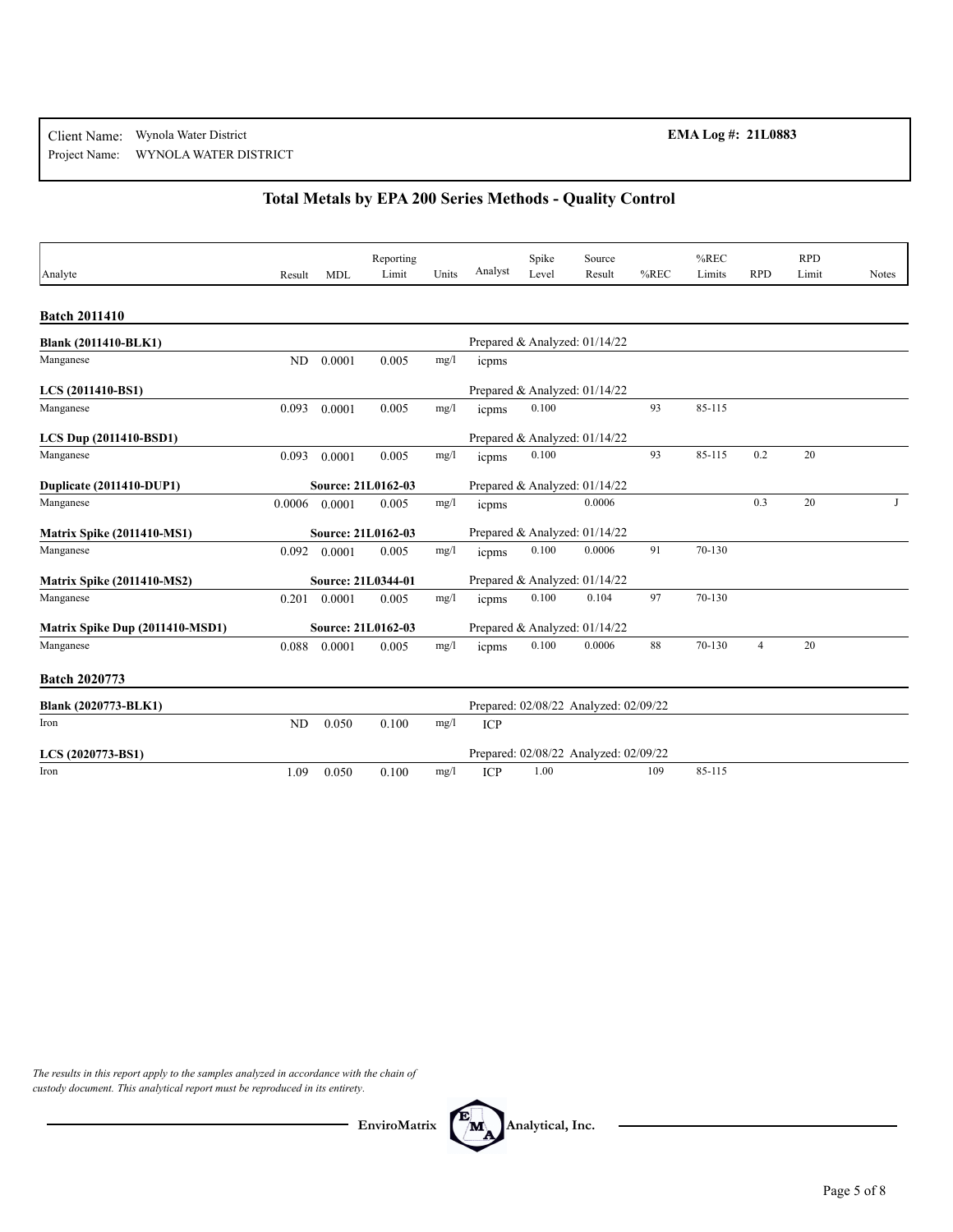# **Total Metals by EPA 200 Series Methods - Quality Control**

|                                   |        |            | Reporting                 |       |            |                | Source                                |         | $%$ REC |                | <b>RPD</b> |              |
|-----------------------------------|--------|------------|---------------------------|-------|------------|----------------|---------------------------------------|---------|---------|----------------|------------|--------------|
| Analyte                           | Result | <b>MDL</b> | Limit                     | Units | Analyst    | Spike<br>Level | Result                                | $%$ REC | Limits  | <b>RPD</b>     | Limit      | <b>Notes</b> |
|                                   |        |            |                           |       |            |                |                                       |         |         |                |            |              |
| <b>Batch 2020773</b>              |        |            |                           |       |            |                |                                       |         |         |                |            |              |
| LCS Dup (2020773-BSD1)            |        |            |                           |       |            |                | Prepared: 02/08/22 Analyzed: 02/09/22 |         |         |                |            |              |
| Iron                              | 1.08   | 0.050      | 0.100                     | mg/l  | <b>ICP</b> | 1.00           |                                       | 108     | 85-115  | 0.8            | 20         |              |
| Duplicate (2020773-DUP1)          |        |            | <b>Source: 21L0882-01</b> |       |            |                | Prepared: 02/08/22 Analyzed: 02/09/22 |         |         |                |            |              |
| Iron                              | 0.090  | 0.050      | 0.100                     | mg/l  | <b>ICP</b> |                | 0.092                                 |         |         | $\overline{c}$ | 20         |              |
| <b>Matrix Spike (2020773-MS1)</b> |        |            | <b>Source: 21L0882-01</b> |       |            |                | Prepared: 02/08/22 Analyzed: 02/09/22 |         |         |                |            |              |
| Iron                              | 0.962  | 0.050      | 0.100                     | mg/l  | <b>ICP</b> | 1.00           | 0.092                                 | 87      | 75-125  |                |            |              |
| <b>Matrix Spike (2020773-MS2)</b> |        |            | Source: 21L0882-02        |       |            |                | Prepared: 02/08/22 Analyzed: 02/09/22 |         |         |                |            |              |
| Iron                              | 1.07   | 0.050      | 0.100                     | mg/l  | <b>ICP</b> | 1.00           | 0.188                                 | 88      | 75-125  |                |            |              |
| Matrix Spike Dup (2020773-MSD1)   |        |            | Source: 21L0882-01        |       |            |                | Prepared: 02/08/22 Analyzed: 02/09/22 |         |         |                |            |              |
| Iron                              | 0.968  | 0.050      | 0.100                     | mg/l  | <b>ICP</b> | 1.00           | 0.092                                 | 88      | 75-125  | 0.6            | 20         |              |

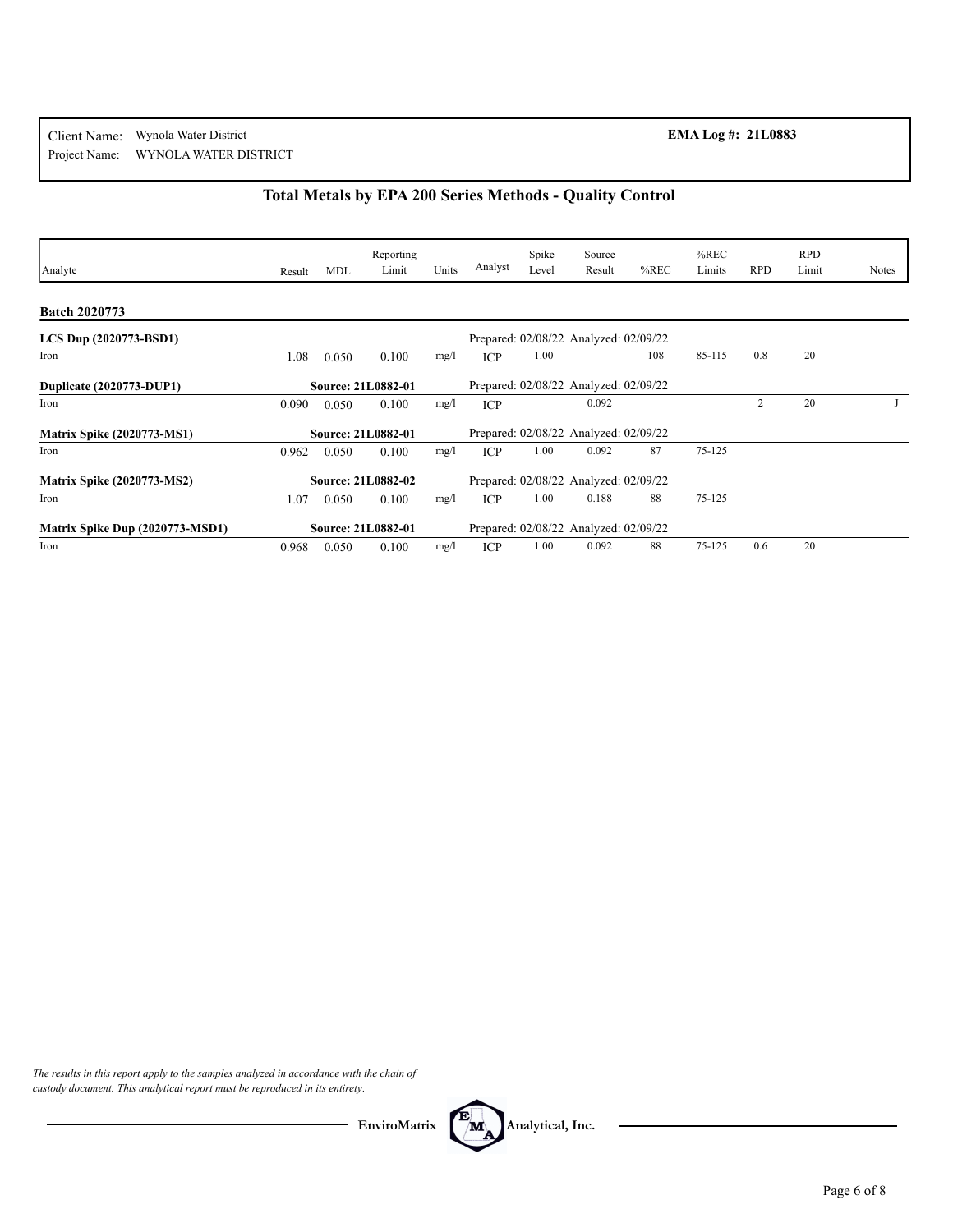# **Conventional Chemistry Parameters by Standard/EPA Methods - Quality Control**

| Analyte                         | Result | <b>MDL</b> | Reporting<br>Limit | Units   | Analyst | Spike<br>Level | Source<br>Result              | $%$ REC | $%$ REC<br>Limits | <b>RPD</b> | <b>RPD</b><br>Limit | <b>Notes</b> |
|---------------------------------|--------|------------|--------------------|---------|---------|----------------|-------------------------------|---------|-------------------|------------|---------------------|--------------|
|                                 |        |            |                    |         |         |                |                               |         |                   |            |                     |              |
| <b>Batch 1123002</b>            |        |            |                    |         |         |                |                               |         |                   |            |                     |              |
| <b>Duplicate (1123002-DUP1)</b> |        |            | Source: 21L0999-01 |         |         |                | Prepared & Analyzed: 12/29/21 |         |                   |            |                     |              |
| Specific Conductance (EC)       | 60.5   | .00        | 1.00               | umhos/c | EC      |                | 59.3                          |         |                   |            | 20                  |              |
|                                 |        |            |                    | m       |         |                |                               |         |                   |            |                     |              |
| Reference (1123002-SRM1)        |        |            |                    |         |         |                | Prepared & Analyzed: 12/29/21 |         |                   |            |                     |              |
| Specific Conductance (EC)       | 1070   | .00        | 1.00               | umbos/c | EC      | 1120           |                               | 95      | 90.17-109.82      |            |                     |              |
|                                 |        |            |                    | m       |         |                |                               |         |                   |            |                     |              |

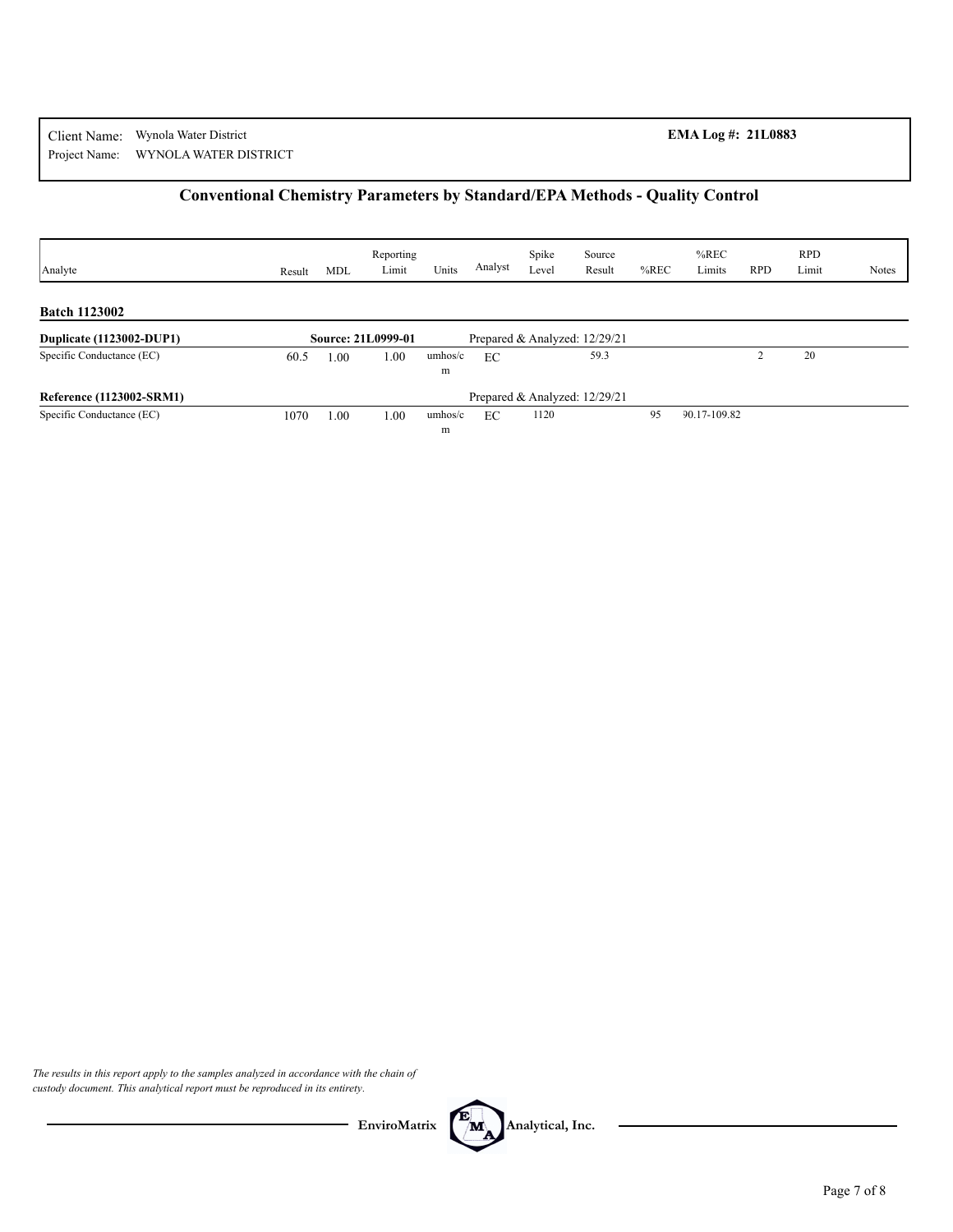| Client Name:  | Wynola Water District |
|---------------|-----------------------|
| Project Name: | WYNOLA WATER DISTRICT |

## EMA Log #: 21L0883

### **Notes and Definitions**

J Detected but below the Reporting Limit; therefore, result is an estimated concentration (CLP J-Flag).

ND Analyte NOT DETECTED at or above the reporting limit (or method detection limit when specified)

- NR Not Reported
- Sample results reported on a dry weight basis (if indicated in units column) dry
- RPD Relative Percent Difference
- MDL Method detection limit (indicated per client's request)